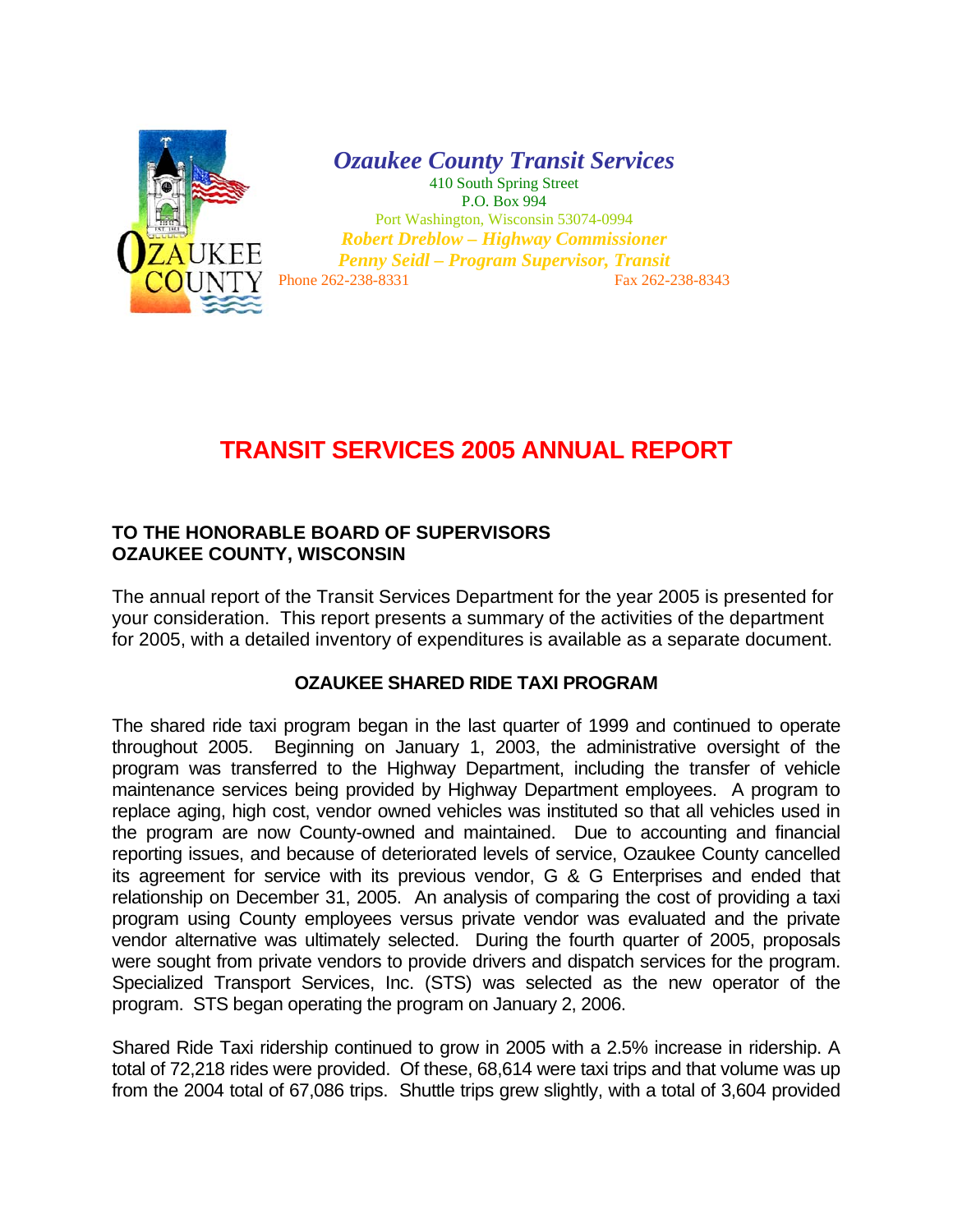in 2005, compared to 3,358 for 2004. The continued lower ridership for shuttle trips is most likely due to the current economy that may reflect lower employment levels. The following ridership chart provides a detailed comparison of ridership for the taxi and shuttle programs, since operation began:

| <b>YEAR</b> | <b>TAXI</b><br><b>RIDES</b> | <b>SHUTTLE</b><br><b>RIDES</b> | <b>TOTAL</b> |
|-------------|-----------------------------|--------------------------------|--------------|
| 2005        | 68,614                      | 3,604                          | 72,218       |
| 2004        | 67,086                      | 3,358                          | 70,444       |
| 2003        | 60,762                      | 4,576                          | 65,338       |
| 2002        | 55,433                      | 7,039                          | 62,472       |
| 2001        | 48,429                      | 8,891                          | 57,320       |
| 2000        | 44,978                      | N/A                            | 44,978       |
| 1999        | 35,123                      | N/A                            | 35,123       |
| 1998        | 23,991                      | N/A                            | 23,991       |

Although ridership rose slightly, there was a decrease in farebox revenue. For 2005, farebox revenue was \$168,657 down 5.6% from \$178,618 in 2004. The reason for the decrease in farebox is not clear, but it may be related to the financial issues with G & G Enterprises. Although final figures are not yet established, total expenditures are currently estimated at \$1,052,750. As of this time, the final figures for State and Federal aid for the program are not available. The cost per trip for 2005 was \$14.48, up from the 2004 cost of \$13.45 per trip, but still less than the 2003 cost of \$15.04. After applying farebox revenue, the net cost per trip in 2005 was \$12.16, also up from the 2004 cost of \$10.91, although less than the 2003 cost of \$12.65 per trip.

## **OZAUKEE COUNTY EXPRESS BUS PROGRAM**

The Ozaukee County Express Bus service began in August of 1996 and completed its ninth full year of operation in 2005. Ozaukee County currently contracts with Milwaukee Transport Services (Milwaukee County Transit System) to provide for the operation and maintenance of the Ozaukee County owned buses, after seeking proposals for an additional five-year agreement, Milwaukee Transport Services was again selected as the vendor to provide service for 2006-2010. In 2002, Ozaukee County purchased five buses that were used for operation in this program. In 2005, 100,981 rides were provided which is up 6.5% from the 2004 total of 94,532 rides. The program again provided for festival service, and 14042 rides were provided for the Milwaukee area summer festivals. The following ridership chart provides a detailed comparison of ridership since program inception: